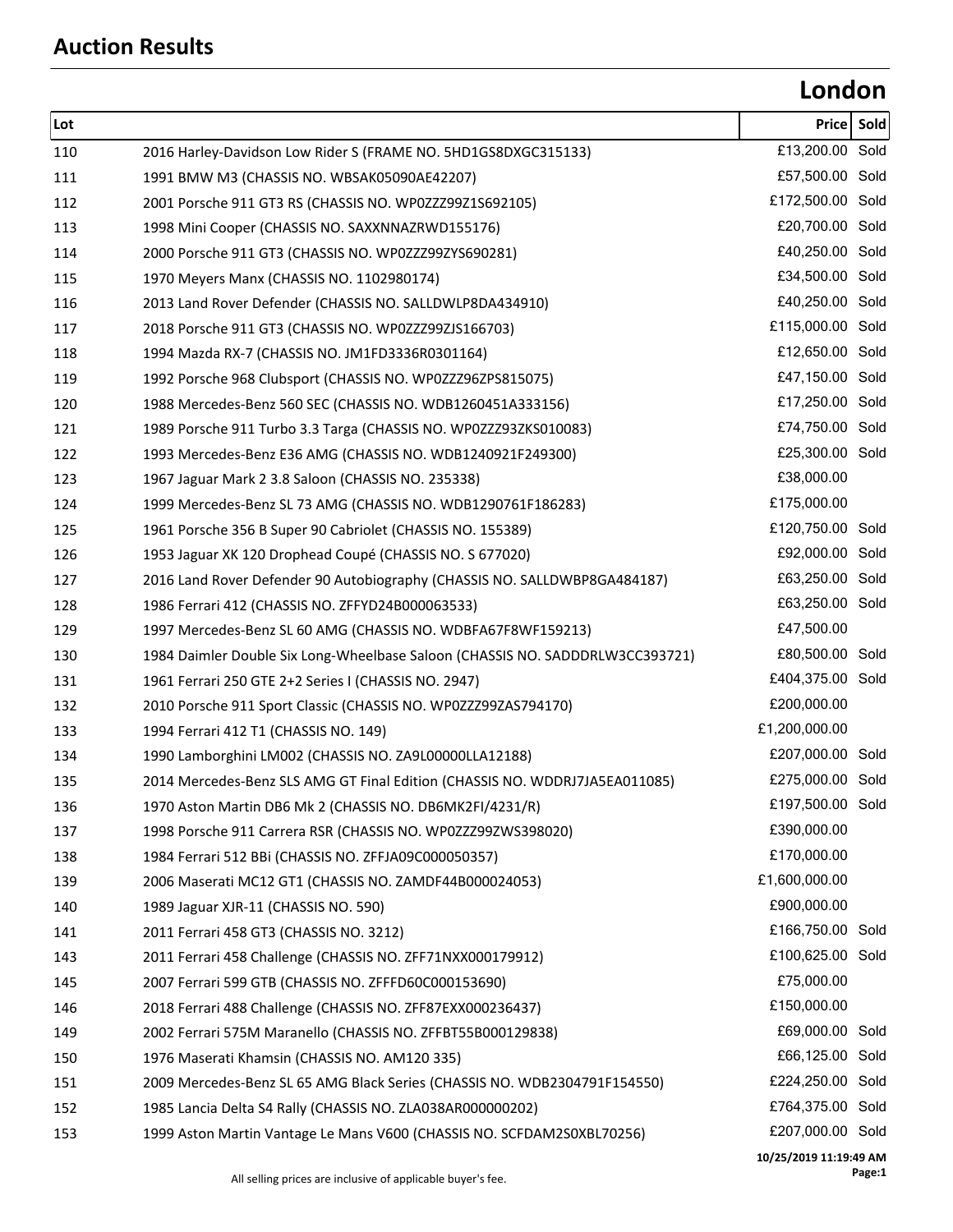## **London**

| Lot |                                                                                      | Price                  | Sold |
|-----|--------------------------------------------------------------------------------------|------------------------|------|
| 154 | 1974 BMW 2002 Turbo (CHASSIS NO. 4290162)                                            | £94,875.00 Sold        |      |
| 155 | 1990 Porsche 962 C (CHASSIS NO. 962-159)                                             | £825,000.00            |      |
| 156 | 1988 Aston Martin V8 Vantage 'X-Pack' (CHASSIS NO. SCFCV81V3JTR12579)                | £195,000.00            |      |
| 157 | 1992 Mercedes-Benz 300 CE 6.0 AMG 'Hammer' (CHASSIS NO. AMG12422423048)              | £207,000.00 Sold       |      |
| 158 | 1999 Lamborghini Diablo VT (CHASSIS NO. ZA9DE01A0XLA12198)                           | £115,000.00            |      |
| 159 | 1973 Iso Grifo GL Series II (CHASSIS NO. GL 320407)                                  | £230,000.00 Sold       |      |
| 160 | 1936 Bentley 4¼-Litre Drophead Coupé (CHASSIS NO. B112HK)                            | £115,000.00 Sold       |      |
| 161 | 1973 Ferrari Dino 246 GT (CHASSIS NO. 07294)                                         | £432,500.00 Sold       |      |
| 162 | 1970 Maserati Ghibli 4.7 Spyder (CHASSIS NO. AM115/S 1179)                           | £398,750.00 Sold       |      |
| 163 | 1968 Aston Martin DB6 Volante (CHASSIS NO. DBVC/3677/R)                              | £520,000.00            |      |
| 164 | 1994 BMW 850 CSi (CHASSIS NO. WBSEG91030CC00692)                                     | £184,000.00 Sold       |      |
| 165 | 1991 Mercedes-Benz 560 SEC AMG 6.0 'Wide-Body' (CHASSIS NO. WDB1260451A585069)       | £161,000.00 Sold       |      |
| 166 | 2003 Aston Martin DB AR1 (SERIAL NO. 088/099)                                        | £120,000.00            |      |
| 167 | 2000 Arrows A21 (CHASSIS NO. A21-03)                                                 | £80,500.00 Sold        |      |
| 168 | 2000 Arrows A21 (CHASSIS NO. A21-05)                                                 | £71,875.00 Sold        |      |
| 169 | 2003 Ferrari Enzo (CHASSIS NO. ZFFCZ56B000135870)                                    | £1,350,000.00          |      |
| 170 | 1995 Aston Martin Virage Volante 'Diamond Jubilee' (CHASSIS NO. SCFDAM2C9SBR60200)   | £120,000.00            |      |
| 171 | 1961 Maserati 3500 GT Spider (CHASSIS NO. AM101 1129)                                | £410,000.00 Sold       |      |
| 172 | 2018 Ferrari California T 70th Anniversary (IDENTIFICATION NO. ZFF77XJB000231547)    | £286,250.00 Sold       |      |
| 173 | 2016 Noble M600 CarbonSport (CHASSIS NO. SA9M60L39EF113017)                          | £155,000.00            |      |
| 174 | 2018 Ferrari 488 GTB 70th Anniversary (CHASSIS NO. ZFF79AMB000233691)                | £230,000.00            |      |
| 175 | 1961 Aston Martin DB4 (CHASSIS NO. DB4/566/L)                                        | £270,000.00            |      |
| 176 | 1969 Lamborghini Miura P400 S (CHASSIS NO. 4245)                                     | £1,248,125.00 Sold     |      |
| 177 | 1974 Maserati Bora 4.7 (CHASSIS NO. AM117 223)                                       | £126,500.00 Sold       |      |
| 178 | 2017 Aston Martin Vanquish Zagato Coupé Villa d'Este (CHASSIS NO. SCFLLCPZ7HGJ33398) | £380,000.00            |      |
| 179 | 2000 Bentley Continental T (CHASSIS NO. SCBZU26E8YCH67203)                           | £74,750.00 Sold        |      |
| 180 | 1988 Porsche 928 S4 Sport (CHASSIS NO. WP0ZZZ92ZJS841630)                            | £48,000.00             |      |
| 181 | 1958 Aston Martin DB2/4 Mk III Drophead Coupé (CHASSIS NO. AM300/3/1522)             | £280,000.00            |      |
| 182 | 1999 Bentley Continental SC (CHASSIS NO. SCBZZ22EXXCX65021)                          | £138,000.00 Sold       |      |
| 183 | 1974 Jaguar E-Type Series 3 V-12 Roadster (CHASSIS NO. 1S 2822)                      | £189,750.00 Sold       |      |
| 184 | 1958 Aston Martin DB2/4 Mk III (CHASSIS NO. AM300/3/1653)                            | £120,750.00 Sold       |      |
| 185 | 1977 Porsche 911 2.7 'Safari' (CHASSIS NO. 9117301316)                               | £54,625.00 Sold        |      |
| 186 | 1972 Porsche 911 2.4 T (CHASSIS NO. 9112100026)                                      | £50,000.00             |      |
| 187 | 1975 BMW 3.3 Li (CHASSIS NO. 3090279)                                                | £50,000.00             |      |
| 188 | 1976 Chevron B36 (CHASSIS NO. CH-76-02-WH1)                                          | £160,000.00 Sold       |      |
| 189 | 1995 Mercedes-Benz E60 AMG (CHASSIS NO. WDB1240361C213356)                           | £138,000.00 Sold       |      |
| 190 | 2009 Bentley Brooklands (CHASSIS NO. SCBCC41N89CX13989)                              | £138,000.00 Sold       |      |
| 191 | 1948 Packard Super Eight Convertible Victoria (CHASSIS NO. 2279-3404)                | £50,000.00             |      |
| 192 | 1998 Bentley Turbo RT Mulliner (CHASSIS NO. SCBZP25C6WCX66701)                       | £88,550.00 Sold        |      |
| 193 | 1943 White M16 MGMC Half-Track (CHASSIS NO. 282663)                                  | £37,375.00 Sold        |      |
|     |                                                                                      | 10/25/2019 11:19:49 AM |      |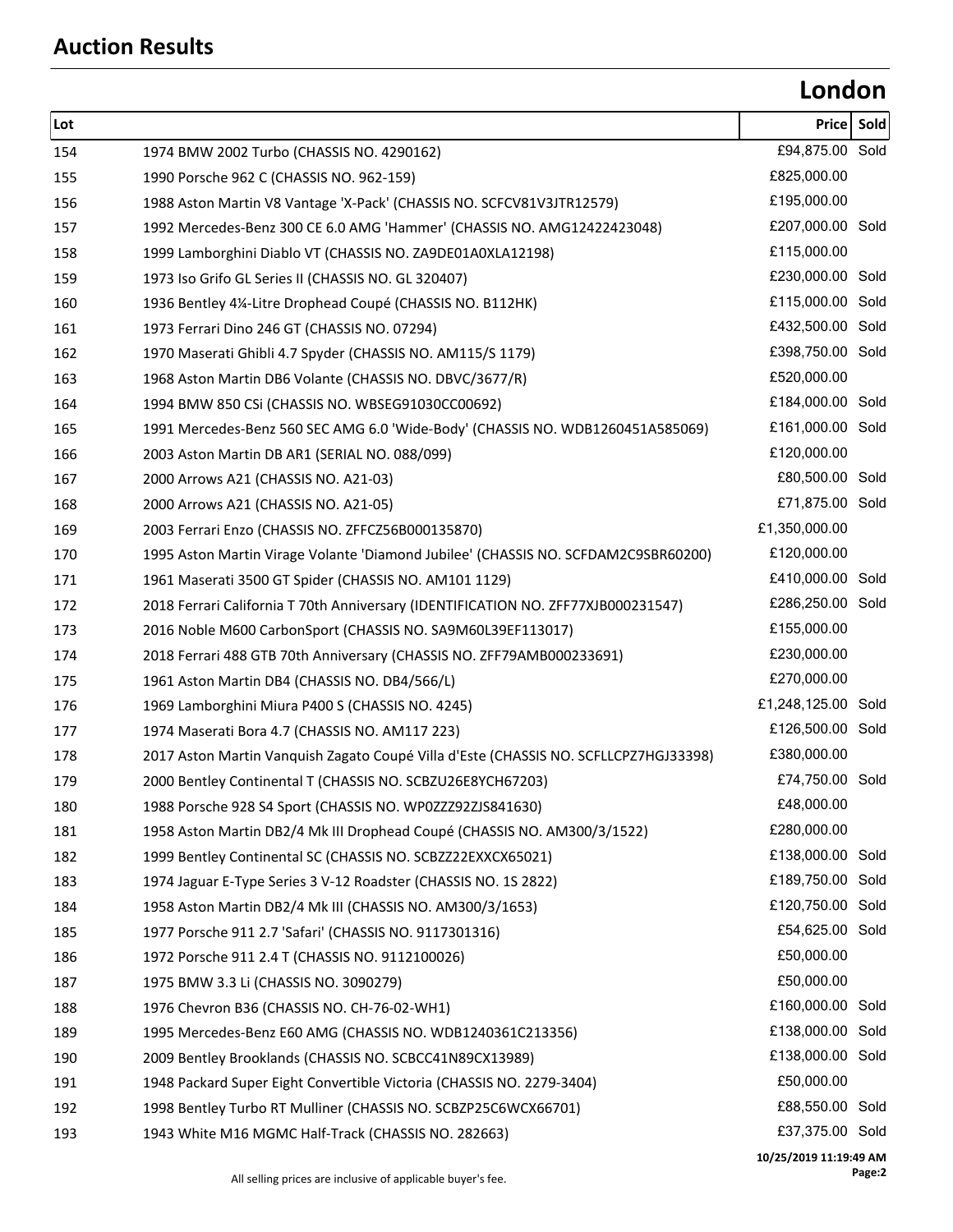### **Auction Results**

# **London**

| Lot |                                                                      |                 | <b>Pricel Sold</b> |
|-----|----------------------------------------------------------------------|-----------------|--------------------|
| 194 | 1968 Ford Mustang 428 Cobra Jet (CHASSIS NO. 8F02R213548)            | £69,000.00 Sold |                    |
| 195 | 1988 Porsche 911 Turbo 3.3 Cabriolet (CHASSIS NO. WP0ZZZ93ZJS020221) | £41,400.00 Sold |                    |
| 196 | 1965 Porsche 356 C 1600 C Coupé (CHASSIS NO. 221132)                 | £46,000,00 Sold |                    |
| 197 | 1964 Jaguar E-Type Series 1 3.8-Litre Roadster (CHASSIS NO. 880847)  | £98,900.00 Sold |                    |
| 198 | 2007 Wiesmann GT (CHASSIS NO. W09GT12017DW59096)                     | £80,500,00 Sold |                    |

### **TOTALS FOR VEHICLES:**

| Total Selling Price for Vehicles Sold: | £9.294.725.00 |
|----------------------------------------|---------------|
| Number of Vehicles:                    | 85            |
| Number of Vehicles Sold:               | 58            |
| Sale Percent for Vehicles:             | 68.24 %       |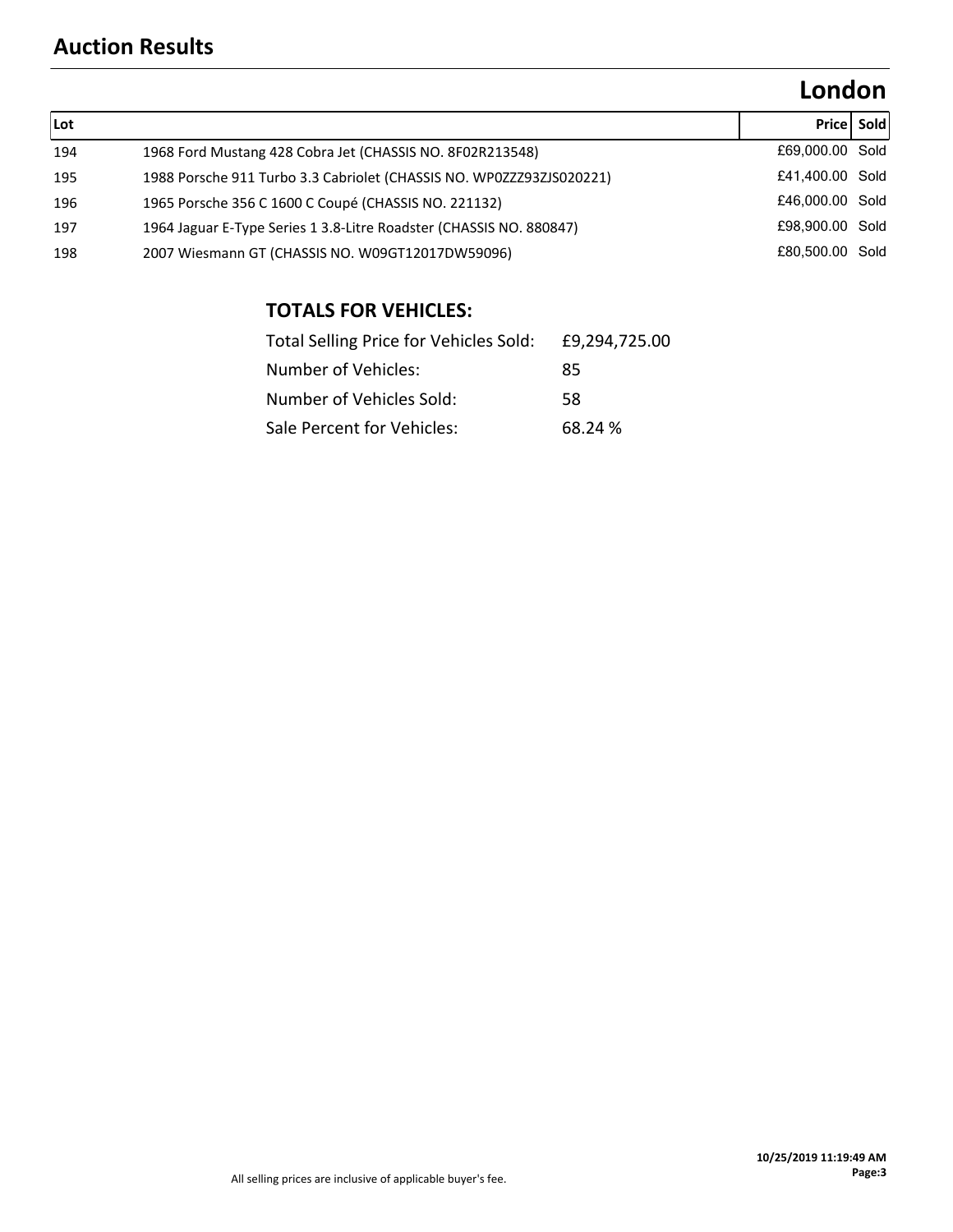### **Auction Results**

# **London**

| Lot |                                                     |                 | Price Sold |
|-----|-----------------------------------------------------|-----------------|------------|
| 101 | Maserati Illuminated Sign                           | £1,200.00 Sold  |            |
| 102 | Ferrari Illuminated Sign                            | £6,000.00 Sold  |            |
| 103 | Ferrari 'Cavallino Rampante' Murano Glass Sculpture | £5,400.00 Sold  |            |
| 104 | Jaguar XK 120 Children's Car                        | £4,200.00 Sold  |            |
| 105 | Porsche 936 Children's Car                          | £13,800.00 Sold |            |
| 106 | Ferrari 275 GTB Tool Kit                            | £10,800.00 Sold |            |
| 107 | Ferrari 365 GTB/4 Daytona 1:8 Scale Model           | £4,800.00 Sold  |            |
| 108 | Ferrari F40 1:8 Scale Model                         | £12,000.00 Sold |            |
| 109 | Footwork FA17 Full-Scale Model                      | £10,200.00 Sold |            |
| 142 | Ferrari 458 GT3 Wheels and Tyres                    | £5,400.00 Sold  |            |
| 144 | Ferrari 458 Challenge Wheels and Tyres              | £5,400.00 Sold  |            |
| 147 | Ferrari 488 Challenge Wheels and Tyres              | £11,400.00 Sold |            |
| 148 | Ferrari 488 Challenge Seats                         | £2,100.00 Sold  |            |

#### **TOTALS FOR NOSTALGIA:**

| Total Selling Price for Nostalgia Sold: £92,700.00 |         |
|----------------------------------------------------|---------|
| Number of Nostalgia:                               | 13      |
| Number of Nostalgia Sold:                          | 13      |
| Sale Percent for Nostalgia:                        | 100.00% |